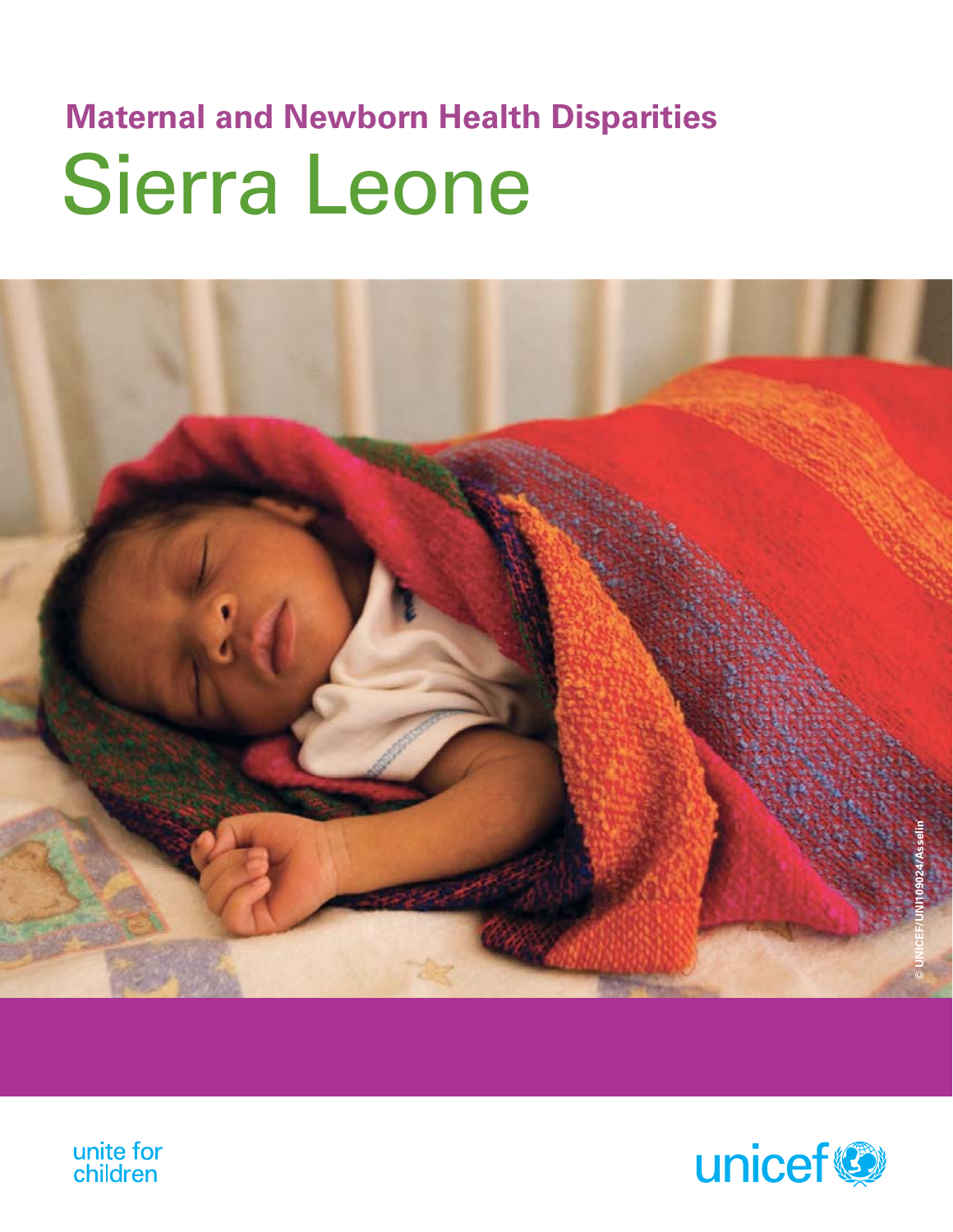## Key Facts **Maternal and Newborn Health Disparities in Sierra Leone**

#### **Sierra Leone reference table**

| <b>Demographic indicators</b>                                               |      |       |
|-----------------------------------------------------------------------------|------|-------|
| Total population (thousands) <sup>1</sup>                                   | 2015 | 6,453 |
| Total live births (thousands) <sup>1</sup>                                  | 2015 | 229   |
| Total Fertility Rate (number of children per woman) <sup>1</sup>            | 2015 | 5     |
| Adolescent birth rate (per 1,000 women 15-19) <sup>10</sup>                 | 2011 | 131   |
| <b>Impact indicators</b>                                                    |      |       |
| Maternal mortality ratio (per 100,000 live births) <sup>4</sup>             | 2015 | 1,360 |
| Average annual rate of MMR reduction between 1990 and 2015 (%) <sup>5</sup> | 2015 | 3     |
| Lifetime risk of maternal death: 1 in x <sup>4</sup>                        | 2015 | 17    |
| Stillbirth rate (per 1,000 total births) <sup>6</sup>                       | 2015 | 24    |
| Preterm birth rate (per 100 live births) <sup>7</sup>                       | 2010 | 10.0  |
| Under-five mortality rate (per 1,000 live births) $3$                       | 2015 | 120   |
| Under-five deaths that are newborn $(%)^3$                                  | 2015 | 29    |
| Neonatal mortality rate (per 1,000 live births) $3$                         | 2015 | 35    |
| Neonatal deaths (thousands) <sup>3</sup>                                    | 2015 | 8     |
| <b>Service Delivery</b>                                                     |      |       |
| Availability of EmONC Services (% of minimum acceptable level) <sup>8</sup> | 2008 | 24    |
| Physician density (per 1,000 population) <sup>9</sup>                       | 2010 | < 0.1 |
| Nurse and midwife density (per 1,000 population) <sup>9</sup>               | 2010 | 0.2   |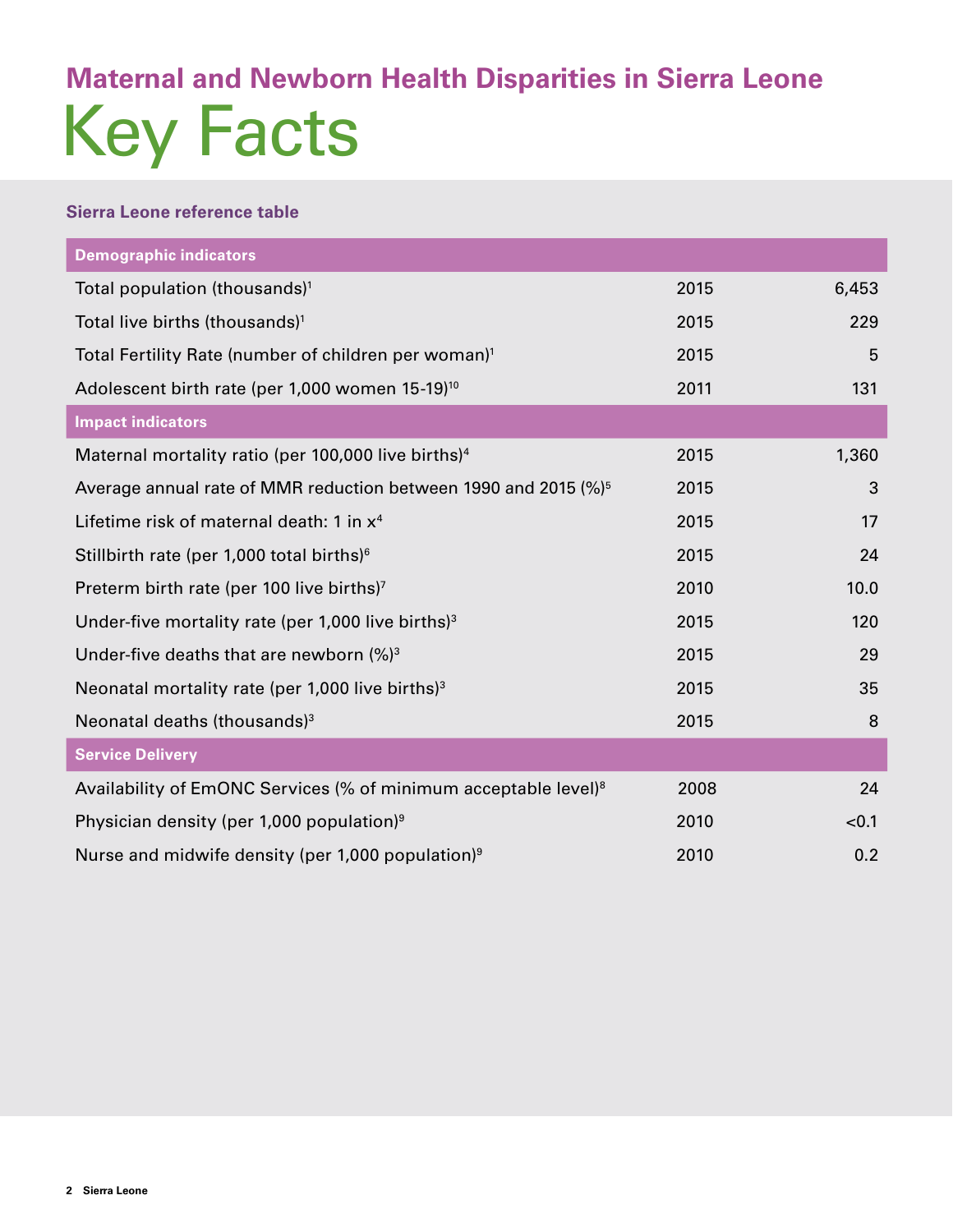## Sierra Leone **Maternal and Newborn Health Disparities**

**In 2015, 230,000 babies were born in Sierra Leone, or around 630 every day.1** Among young women (aged 20-24), 36 percent gave birth by age 18.<sup>2</sup> Approximately 21 babies will die each day before reaching their first month $^3$ ; 15 stillbirths occur every day. $^6$ 

#### **Neonatal mortality rate:**

Sierra Leone's neonatal mortality rate (NMR)<sup>^</sup> is 35 deaths per 1,000 live births.<sup>3</sup> NMR≠ in rural areas is 41 deaths per 1,000 live births and 48 deaths per 1,000 live births in urban areas for an urban-to-rural ratio of 1.2.<sup>2</sup>

NMR≠ among the poorest households is 42 neonatal deaths per 1,000 live births, compared to 52 deaths per 1,000 live births among the richest households.<sup>2</sup>



### **Neonatal mortality rate**

for newborns with mothers:



higher than for mothers aged 20-29 (38 per 1,000 live births).2

**3in 8** young women (aged 20-24) have given birth by age 18.<sup>2</sup>



**Newborns** with less educated mothers are



more likely to die during the first month compared to those born to mothers with higher education.<sup>2</sup>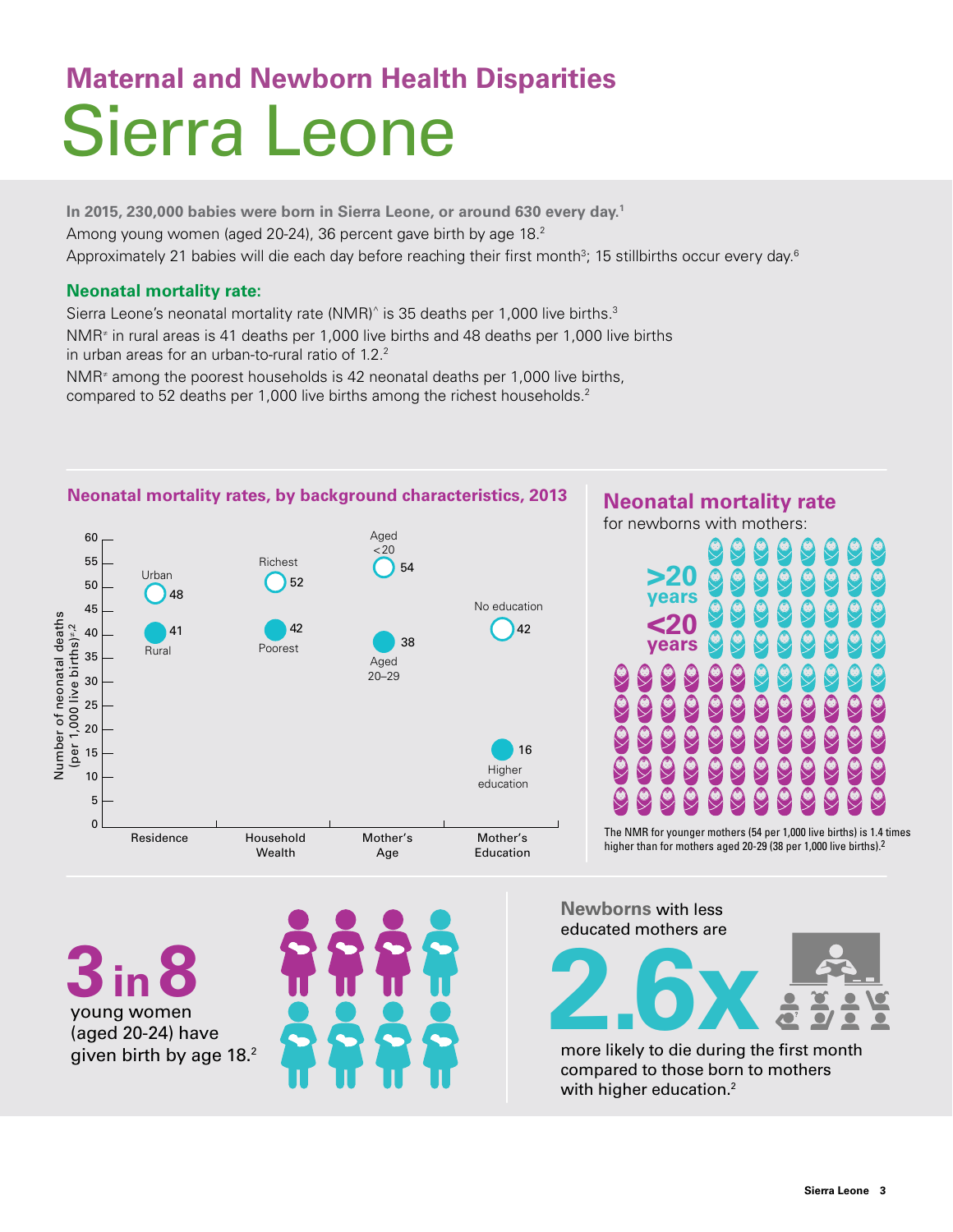#### **Sierra Leone — Causes of Neonatal Mortality, 2015**



#### **Disparities in key maternal and newborn health interventions, Sierra Leone, 20132**

|                                                | <b>Coverage - care for mothers</b> |                                                                                           |                          |                                                                      |              |                                                    |                                                             |
|------------------------------------------------|------------------------------------|-------------------------------------------------------------------------------------------|--------------------------|----------------------------------------------------------------------|--------------|----------------------------------------------------|-------------------------------------------------------------|
|                                                |                                    | <b>Demand for family</b><br>planning satisfied Antenatal care<br>by modern<br>methods (%) | $4 \times \times \times$ | coverage at least Skilled attendant Institutional<br>at birth $(\%)$ | delivery (%) | <b>Delivered by</b><br>caesarean<br>section $(\%)$ | <b>Postnatal care</b><br>of mothers<br>within 2 days<br>(%) |
|                                                | Urban                              | 46.9                                                                                      | 79.9                     | 78.9                                                                 | 68.1         | 4.9                                                | 78.0                                                        |
| Residence                                      | Rural                              | 32.6                                                                                      | 74.6                     | 53.2                                                                 | 49.7         | 2.2                                                | 70.9                                                        |
|                                                | Residence ratio (urban to rural)   | 1.4                                                                                       | $1.1$                    | 1.5                                                                  | $1.4$        | 2.2                                                | 1.1                                                         |
| Household                                      | Richest                            | 49.6                                                                                      | 80.2                     | 83.7                                                                 | 70.1         | 6.0                                                | 76.8                                                        |
| Wealth                                         | Poorest                            | 31.6                                                                                      | 73.9                     | 50.9                                                                 | 48.4         | 1.8                                                | 67.7                                                        |
| Household wealth ratio<br>(richest to poorest) |                                    | 1.6                                                                                       | $1.1$                    | 1.6                                                                  | 1.4          | 3.3                                                | 1.1                                                         |
|                                                | Less than 20                       |                                                                                           | 77.8                     | 64.6                                                                 | 57.4         | 2.3                                                | 72.3                                                        |
| Mother's<br>age                                | $20 - 34$                          |                                                                                           | 76.1                     | 59.9                                                                 | 54.5         | 2.9                                                | 72.9                                                        |
|                                                | $35 - 49$                          | 37.6                                                                                      | 73.8                     | 52.5                                                                 | 49.9         | 3.5                                                | 72.3                                                        |
|                                                | No education                       | 34.0                                                                                      | 73.8                     | 54.2                                                                 | 49.4         | 2.3                                                | 69.4                                                        |
| Mother's                                       | Primary                            | 42.4                                                                                      | 78.2                     | 63.0                                                                 | 57.5         | 3.6                                                | 77.7                                                        |
| education                                      | Secondary                          | 44.2                                                                                      | 73.0                     | 78.4                                                                 | 70.8         | 3.9                                                | 79.1                                                        |
|                                                | Higher                             | 62.8                                                                                      | 82.1                     | 90.8                                                                 | 84.0         | 15.2                                               | (86.3)                                                      |
| (highest to lowest)                            | Mother's education ratio           | 1.8                                                                                       | 1.1                      | 1.7                                                                  | $1.7$        | 6.6                                                | 1.2                                                         |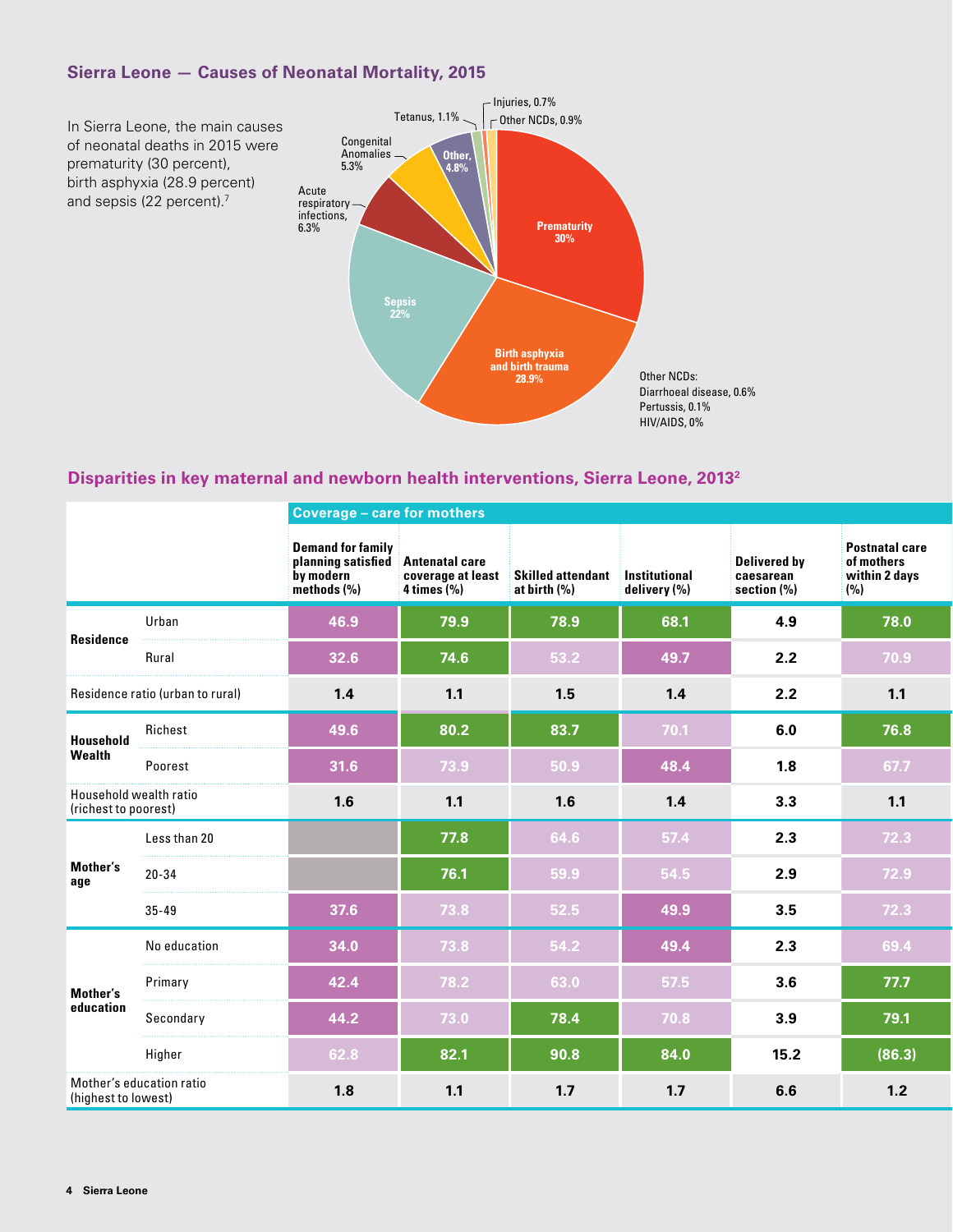#### **Maternal and newborn health coverage indicators**

#### **By residence:2**

- In rural areas, 75 percent of women made at least 4 antenatal care (ANC) visits, compared to 80 percent in urban areas.
- • Coverage of skilled attendance at birth is 53 percent in rural areas, compared to 79 percent in urban areas.
- 36 percent of newborns in rural areas receive postnatal care (PNC) within 2 days after birth, compared to 47 percent in urban areas.

#### **By household wealth:2**

- 80 percent of mothers among richest households made at least four ANC visits, compared to 74 percent of mothers from the poorest households.
- Only 51 percent of mothers in the poorest households had a skilled attendant at birth, compared to 84 percent of mothers in the richest households.
- 52 percent of newborns in the

richest households receive PNC within 2 days after birth, compared to 32 percent among the poorest households.



|               |                                                              |                                    |                                  |                                           |                                                             | Other |
|---------------|--------------------------------------------------------------|------------------------------------|----------------------------------|-------------------------------------------|-------------------------------------------------------------|-------|
| breastfeeding | Exclusive<br>breastfeeding<br>$(6 months) (\%) newborn (\%)$ | <b>BCG</b> vaccine for vaccination | DPT <sub>1</sub><br>received (%) | Tetanus<br>protection for<br>newborns (%) | Birth Births by<br>registration (%) age 18 (%) <sup>#</sup> |       |
|               |                                                              | 94.7                               | 93.6                             | 90.5                                      | 79.6                                                        | 25.9  |
|               |                                                              | 95.9                               | 93.5                             | 89.8                                      | 75.8                                                        | 44.2  |
|               |                                                              | 1.0                                | 1.0                              | 1.0                                       | $1.1$                                                       | 0.6   |
|               |                                                              | 93.8                               | 92.0                             | 90.0                                      | 80.3                                                        | 21.7  |
|               |                                                              | 95.1                               | 91.7                             | 91.1                                      | 77.4                                                        | 50.0  |
|               |                                                              | 1.0                                | 1.0                              | 1.0                                       | 1.0                                                         | 0.4   |
|               |                                                              |                                    |                                  | 88.2                                      |                                                             |       |
|               |                                                              |                                    |                                  | 90.5                                      |                                                             |       |
|               |                                                              |                                    |                                  | 90.1                                      |                                                             |       |
|               |                                                              | 94.3                               | 91.9                             | 89.0                                      |                                                             | 50.8  |
|               |                                                              | 98.2                               | 97.3                             | 90.3                                      |                                                             | 44.2  |
|               |                                                              | 98.2                               | 96.1                             | 93.4                                      |                                                             |       |
|               |                                                              |                                    |                                  | 92.9                                      |                                                             |       |
|               |                                                              |                                    |                                  | 1.0                                       |                                                             |       |

**Key for tables:** 0-24 % **25-49 % 25-49 % 50-74 % 75-100 %** 

**available**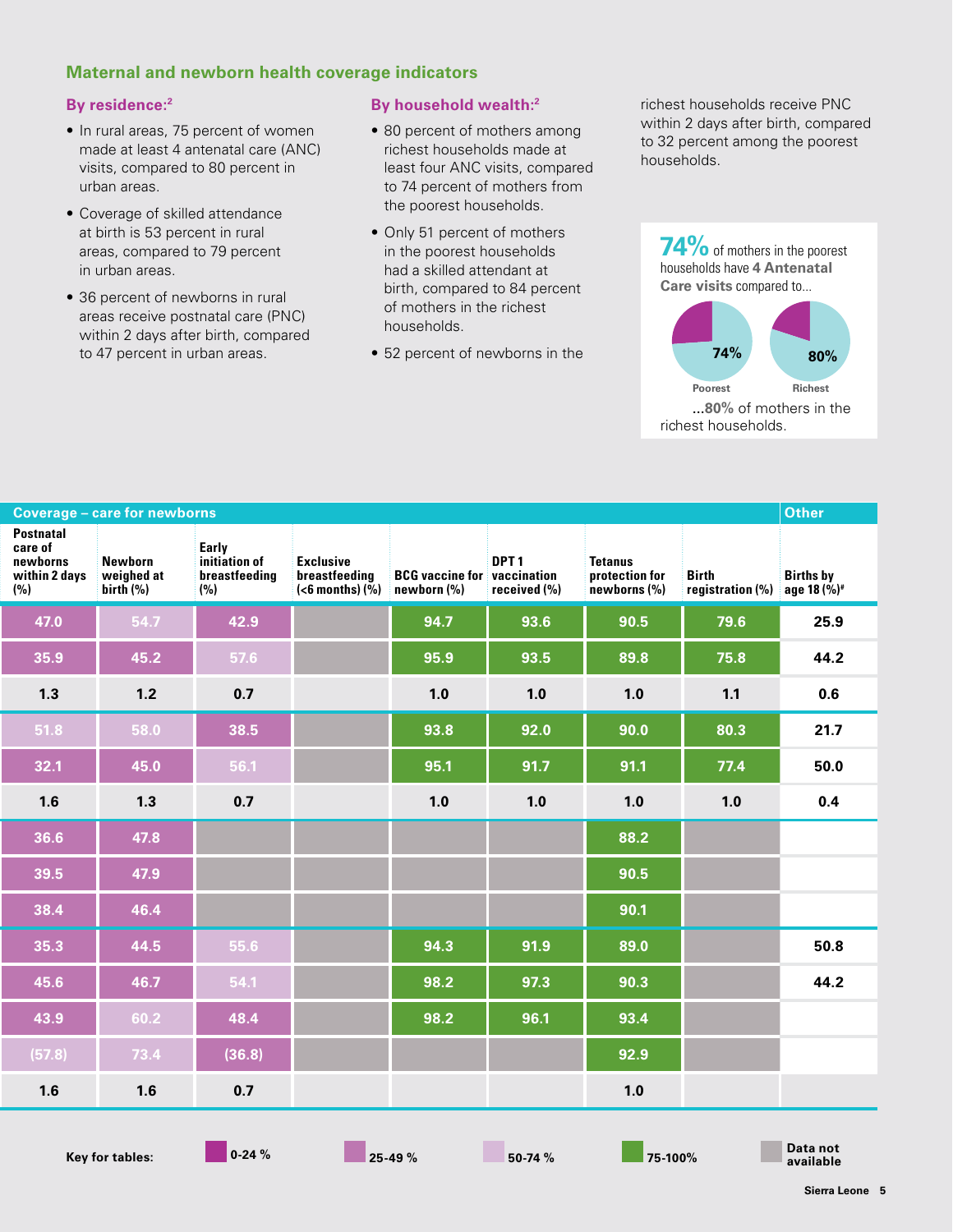#### **Selected maternal and newborn health indicators, by region, 2013**



#### **By mother's age:2**

- 76 percent of mothers |||||| aged 20-34 made at least four ANC visits, compared to 78 percent among younger mothers (aged less than 20).
- Mothers aged 20-34 and younger mothers have similar levels of skilled attendance at birth (60 percent and 65 percent, respectively).
- Their newborns receive low levels of postnatal care: 40 percent and 37 percent, respectively.

#### **Disparities in key maternal and newborn health interventions, Sierra Leone, 20132**

|                                                                                | <b>Coverage - care for mothers</b>                                         |                                                                |                                   |                               |                                                    |                                                             |  |  |
|--------------------------------------------------------------------------------|----------------------------------------------------------------------------|----------------------------------------------------------------|-----------------------------------|-------------------------------|----------------------------------------------------|-------------------------------------------------------------|--|--|
|                                                                                | <b>Demand for family</b><br>planning satisfied<br>by modern<br>methods (%) | <b>Antenatal care</b><br>coverage at least<br>$4$ times $(\%)$ | Skilled attendant<br>at birth (%) | Institutional<br>delivery (%) | <b>Delivered by</b><br>caesarean<br>section $(\%)$ | <b>Postnatal care</b><br>of mothers<br>within 2 days<br>(%) |  |  |
| <b>National estimate</b>                                                       | 37.5                                                                       | 76.0                                                           | 59.7                              | 54.4                          | 2.9                                                | 72.7                                                        |  |  |
| Eastern                                                                        | 37.8                                                                       | 73.2                                                           | 77.0                              | 72.8                          | 1.5                                                | 80.3                                                        |  |  |
|                                                                                | 31.6                                                                       | 74.5                                                           | 41.5                              | 37.1                          | 2.8                                                | 67.0                                                        |  |  |
| Soluthern<br>Soluthern<br>Coluthern                                            | 39.5                                                                       | 80.4                                                           | 64.0                              | 60.4                          | 2.9                                                | 74.2                                                        |  |  |
| Western                                                                        | 45.8                                                                       | 77.6                                                           | 74.2                              | 60.7                          | 5.8                                                | 74.8                                                        |  |  |
|                                                                                |                                                                            |                                                                |                                   |                               |                                                    |                                                             |  |  |
|                                                                                | Western                                                                    | Southern                                                       | Eastern                           | Eastern                       | Western                                            | Eastern                                                     |  |  |
|                                                                                | 45.8                                                                       | 80.4                                                           | 77.0                              | 72.8                          | 5.8                                                | 80.3                                                        |  |  |
|                                                                                | Northern                                                                   | Eastern                                                        | Northern                          | Northern                      | Eastern                                            | Northern                                                    |  |  |
| e Highest<br>value<br>value<br>Lowest<br>value<br>Se Ratio (highest to lowest) | 31.6                                                                       | 73.2                                                           | 41.5                              | 37.1                          | 1.5                                                | 67.0                                                        |  |  |
|                                                                                | 1.4                                                                        | 1.1                                                            | 1.9                               | 2.0                           | 3.9                                                | 1.2                                                         |  |  |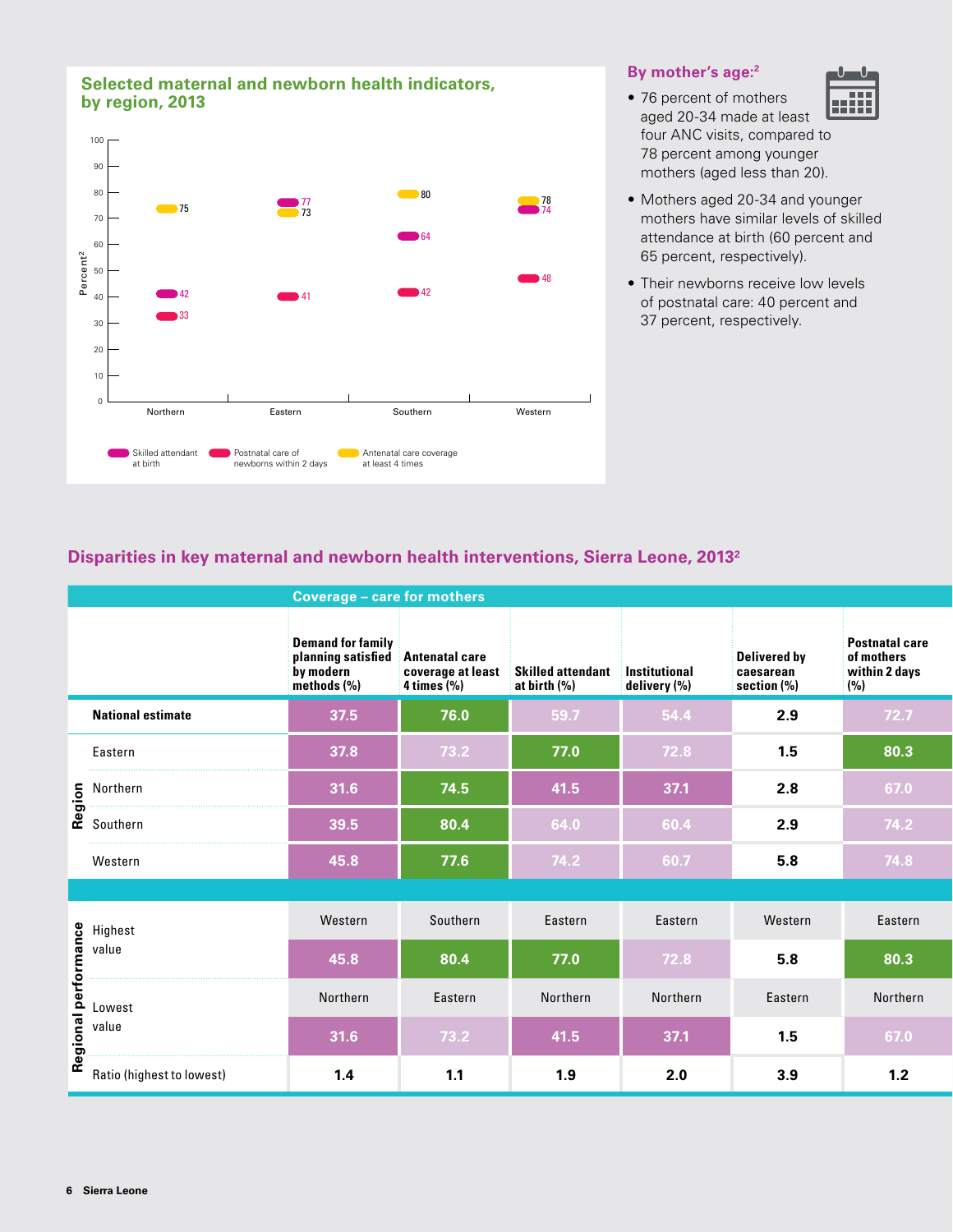#### **By mother's education:2**

- 82 percent of mothers with higher education made at least four ANC visits, compared to 74 percent of mothers with no education.
- 54 percent of mothers with no education had a skilled attendant at birth, compared to 63 percent with primary education and 91 percent for mothers with higher education.
- 35 percent of newborns are checked within two days after birth if their mothers have no education, compared to 46 percent of mothers with a primary education and 58 percent of mothers who received higher education.

The better educated the mother is, the more likely she will receive critical **maternal health services**



Percentage of women having a skilled birth attendant relative to their education level

#### **By geographic region:2**

- Southern saw the highest rate of antenatal care coverage (at least four visits) of 80 percent, compared to the lowest coverage of 73 percent in Eastern.
- The region with the highest coverage of skilled birth attendance is Eastern with 77 percent; the lowest coverage is Northern with 42 percent – a difference of nearly 2 times.
- Western has the highest coverage of PNC for newborns (within 2 days after birth) with 48 percent while Northern has the lowest coverage at 33 percent – a difference of nearly 1.5 times.

| Other                               |                           |                                           |                                  |                                                   |                                                        |                                                | Coverage - care for newborns       |                                                                 |
|-------------------------------------|---------------------------|-------------------------------------------|----------------------------------|---------------------------------------------------|--------------------------------------------------------|------------------------------------------------|------------------------------------|-----------------------------------------------------------------|
| <b>Births by</b><br>age 18 $(\%)^*$ | Birth<br>registration (%) | Tetanus<br>protection for<br>newborns (%) | DPT <sub>1</sub><br>received (%) | <b>BCG</b> vaccine for vaccination<br>newborn (%) | <b>Exclusive</b><br>breastfeeding<br>$(6 months) (\%)$ | Early<br>initiation of<br>breastfeeding<br>(%) | Newborn<br>weighed at<br>birth (%) | <b>Postnatal</b><br>care of<br>newborns<br>within 2 days<br>(%) |
| 36.4                                | 76.7                      | 90.0                                      | 93.5                             | 95.6                                              | 32.0                                                   | 53.8                                           | 47.6                               | 38.7                                                            |
| 42.3                                | 76.7                      | 93.4                                      | 95.3                             | 98.1                                              |                                                        | 30.5                                           | 60.3                               | 40.7                                                            |
| 40.3                                | 72.9                      | 85.9                                      | 91.9                             | 94.4                                              |                                                        | $72.7$                                         | 36.6                               | 33.0                                                            |
| 41.9                                | 83.0                      | 95.7                                      | 95.8                             | 96.7                                              |                                                        | 50.8                                           | 51.9                               | 42.1                                                            |
| 21.4                                | 77.3                      | 86.6                                      | 91.2                             | 92.4                                              |                                                        | 40.8                                           | 49.3                               | 47.5                                                            |
|                                     |                           |                                           |                                  |                                                   |                                                        |                                                |                                    |                                                                 |
| Eastern                             | Southern                  | Southern                                  | Southern                         | Eastern                                           |                                                        | Northern                                       | Eastern                            | Western                                                         |
| 42.3                                | 83.0                      | 95.7                                      | 95.8                             | 98.1                                              |                                                        | 72.7                                           | 60.3                               | 47.5                                                            |
| Western                             | Northern                  | Northern                                  | Western                          | Western                                           |                                                        | Eastern                                        | Northern                           | Northern                                                        |
| 21.4                                | 72.9                      | 85.9                                      | 91.2                             | 92.4                                              |                                                        | 30.5                                           | 36.6                               | 33.0                                                            |
| 2.0                                 | 1.1                       | $1.1$                                     | $1.1$                            | $1.1$                                             |                                                        | 2.4                                            | 1.6                                | 1.4                                                             |
| Data not<br>available               |                           | $75-100%$                                 | 50-74 %                          |                                                   | $25-49%$                                               | $0-24%$                                        | Key for tables:                    |                                                                 |